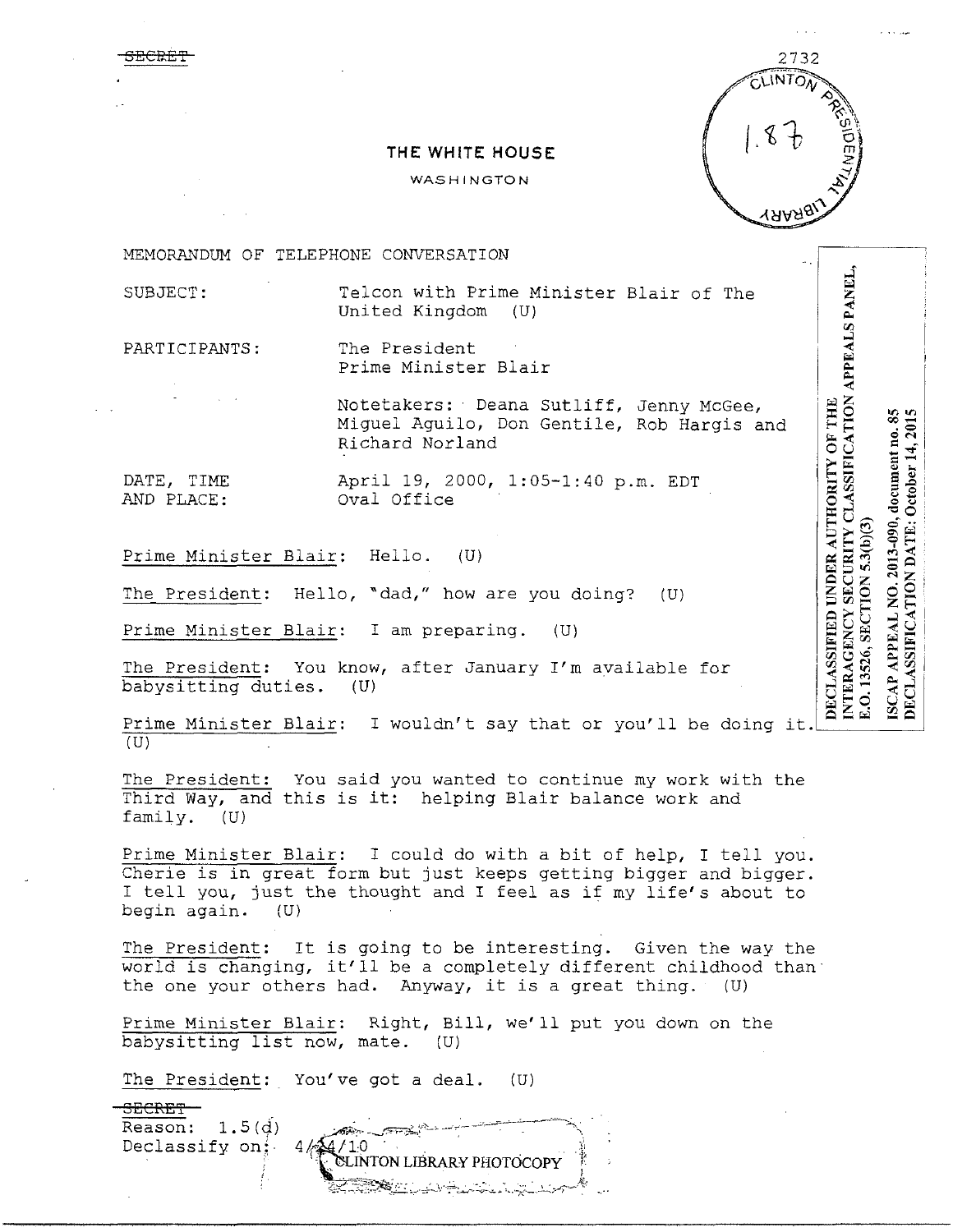$\overline{\text{SECRET}}$  2

 $\boxed{E.O. 13526, section 1.4(b)(d)}$ 

Prime Minister Blair:

The President: Yes, I really want to hear about that. I'm going<br>to see him. Let

 $\Box$ 

Prime Minister Blair:

The President: We have a lot to discuss. I agree with that. <sup>I</sup> think we'll get more out of this guy since he just started his term and if he thinks we're trying to help him achieve his objectives. (et

**INTON LIBRARY PHÓTOCOPY** 

Prime Minister Blair: That's right.

**<u>EECRET</u> IE.O. 13526, section 1.4(b)(d) IE.O. IE.O. 13526, section 1.4(b)(d)**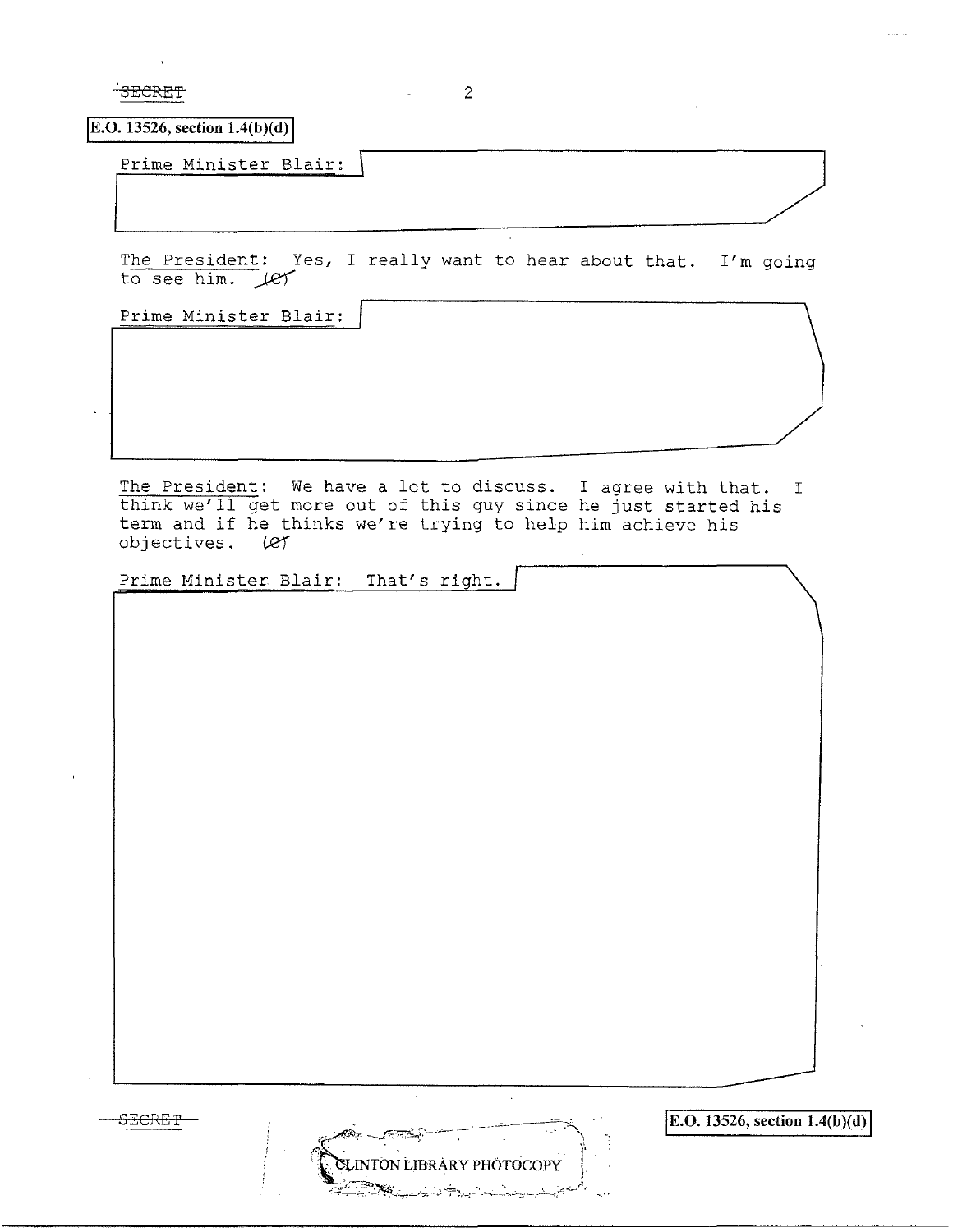**[E.O. 13526, section 1.4(b)(d)** 

The President: I think to get there we have to somehow demonstrate, number one, that it *is* only useful as a defense, even assuming it works and assuming it meets the criteria I set out. Basically it's a defense against people who can lob a few missiles at you rather than a lot. We need to show that those cooperating in the nonproliferation movement are actually benefiting, and I need to keep working on it. There's got to be a way to do that. I think there is a way to make sure all the countries that are cooperating on this do benefit. I need to keep working on it.  $\sqrt{81}$ 

Prime Minister Blair:

**JE.O. 13526, section 1.4(b)(d)** 

The President: I know. I used to have these arguments with Yeltsin all the time when we were looking at expanding NATO. I asked him once, "Do you really believe that if we got a foothold in Poland we would bomb western Russia?" He said, "No, I don't, but there are a lot of old ladies out in the country who do." He but there are a lot of old fadies out in the country who do.<br>was dead serious. I think it's important to understand their was dead serious. I think it s important to understand their<br>mentality on this. They are still affected by Napoleon, Hitler, and the way the Cold War came to end, and about the way the

**NTON LIBRARY PHOTOCOPY** 

**SECRE'l?**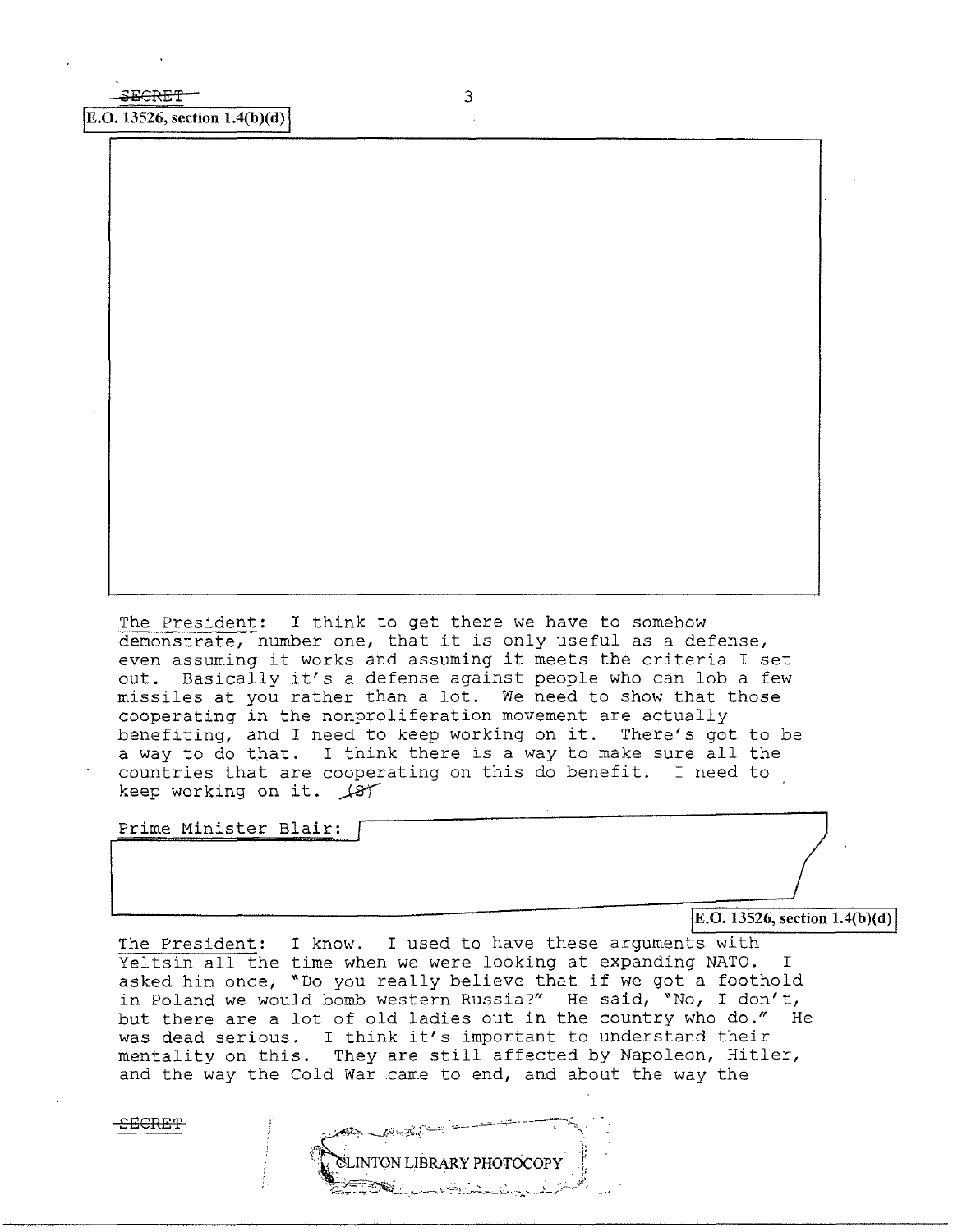SECRET

Soviet Empire collapsed. Yeltsin was much more enthusiastic about this in some ways than his progressive successors. He wound up mortally hating communism, but still believing in Mother Russia. All these guys do, and we've got to be sensitive about that.  $+S$ .

But we can't walk away from something that can keep a lot of usalive. I want to talk to you about it in greater detail, maybe before I go to see him. We can't get this done without serious adverse implications unless both Russia and Europe believe this can be something that benefits all of us. Since it's a defense system, I'm committed to that. I think there might be some way to plug him into that.  $-(8)$ 

I am still formulating my ideas on it, but let's talk one more time. Let's do that first before my meeting with him. I'll really read up on it. I will talk to you about it one more time before I leave.  $+$ s $+$ 

Another thing I was going to say about the tax system is that they have to keep working on it. Before I became president, I was there in 1990 when Boris Yeltsin was elected president when it was still nominally the Soviet Union and then he got reelected head of the whole deal. I knew a guy who ran a McDonald's restaurant there, and we were talking about this tax problem. He said "Look, by the time we pay our taxes -- federal, local, etc. -- our effective tax rate is 85 percent. Because it's McDonalds, I can still end up making a hell of a lot of money here. However, my nominal Russian competitor pays an effective tax rate of 5 percent. But there's almost no other kind of economic activity you can imagine, except maybe for the energy sector, that can sustain that kind of tax burden."  $|C|$ 

He wasn't pleading for help. I was just a governor at the time. But later, after I was President, we talked again. If they want to get a huge amount of foreign investment, they need to rationalize their tax system and treat everybody the same. Otherwise, they are never going to be competitive. That is essentially the problem with the tax system and their regulatory problems.  $LET$ 

I think all the internal energy problems they've got have caused and cost untold billions of dollars of investment. Their whole view of energy is caught up in the notion of sovereignty, and we've had trouble cracking that nut. Al Gore couldn't move Chernomyrdin very far on that stuff, but I still think they've got just staggering potential.  $\mathcal{L}$ got just staggering potential.

The other thing I think would be helpful to do without being patronizing is to do something about their health system.



.. ' .. : \_\_ ,\_....!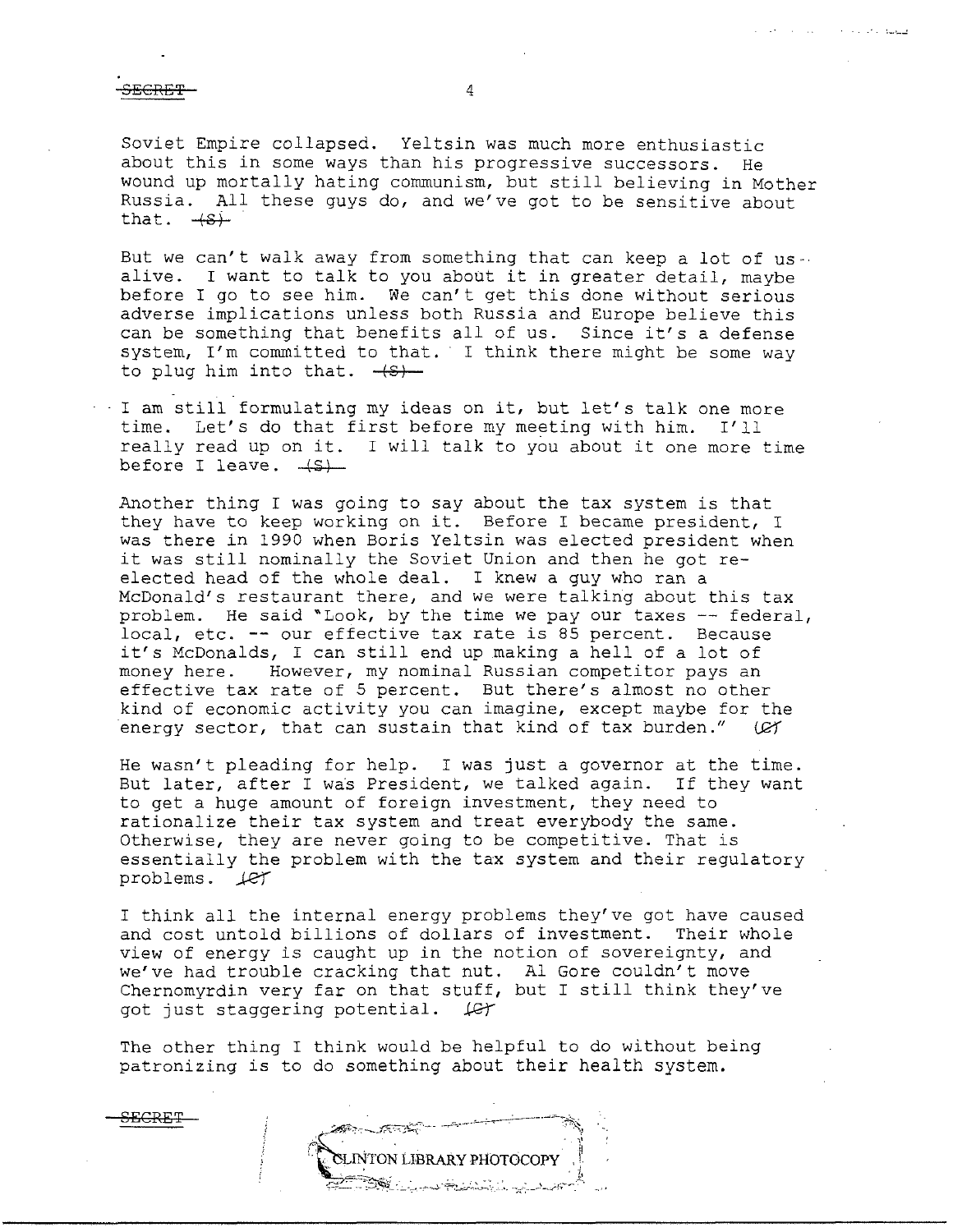$S_{\text{ECRET}}$  5

They're the only country in the world where their life expectancy is declining because of unsanitary conditions, not because of doctors. They still have a fairly large number of good doctors over there. It's so embarrassing that it's difficult to talk about. I'm convinced it's one of the things that really  $demoralizes the country. + $\leftrightarrow$$ 

**E.O.** 13526, section  $1.4(b)(d)$ 

|  | Prime Minister Blair: I agree. |  |
|--|--------------------------------|--|
|  |                                |  |
|  |                                |  |
|  |                                |  |
|  |                                |  |
|  |                                |  |
|  |                                |  |
|  |                                |  |

The President: I might be completely wrong, but my gut tells me he could do wonders with his popularity if he could make some progress on the health care problem. *... let* 

Prime Minister Blair: I'm sure you're right.

The President: Yes, God, yes.  $+e^z$ 

Prime Minister Blair:

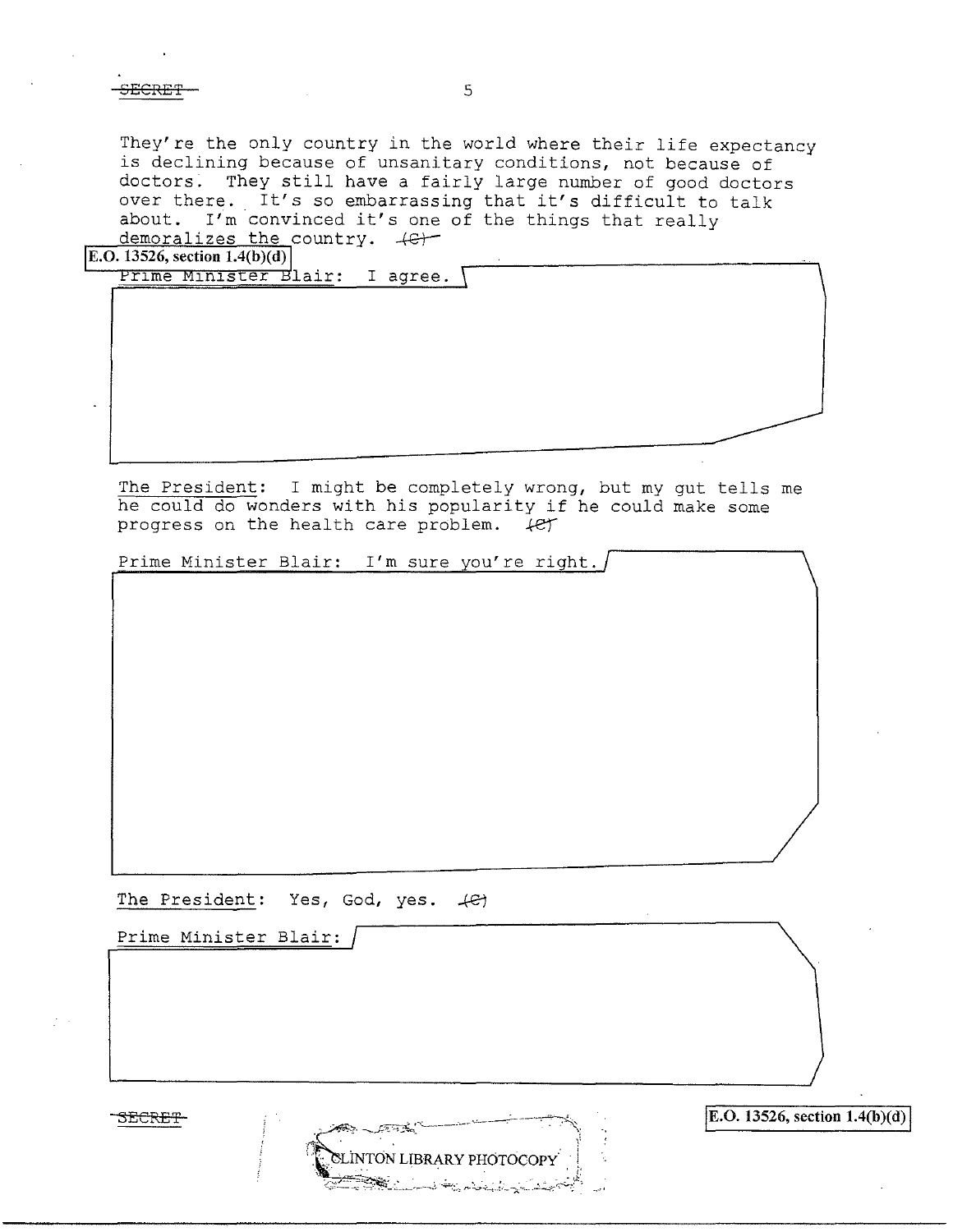$E.D. 13526, section 1.4(b)(d)$ 

The President: Let me ask you this. Is there any way to link the decommissioning with the Good Friday accord in a concrete way - that doesn't stick them on the date? Are there any up-front confidence building measures they can take, short of a bonfire, which they still seem reluctant to do?  $|Q|$ 

Prime Minister Blair:

The President: We did something like that in Bosnia, too.  $(\mathcal{G})$ 

NTON LIBRARY PHOTOCOPY

Prime Minister Blair: Exactly. fC)

The President: Are they going to do it? **+et**

Prime Minister Blair:

**SECRE'f** 

**E.O. 13526, section 1.4(b)(d)**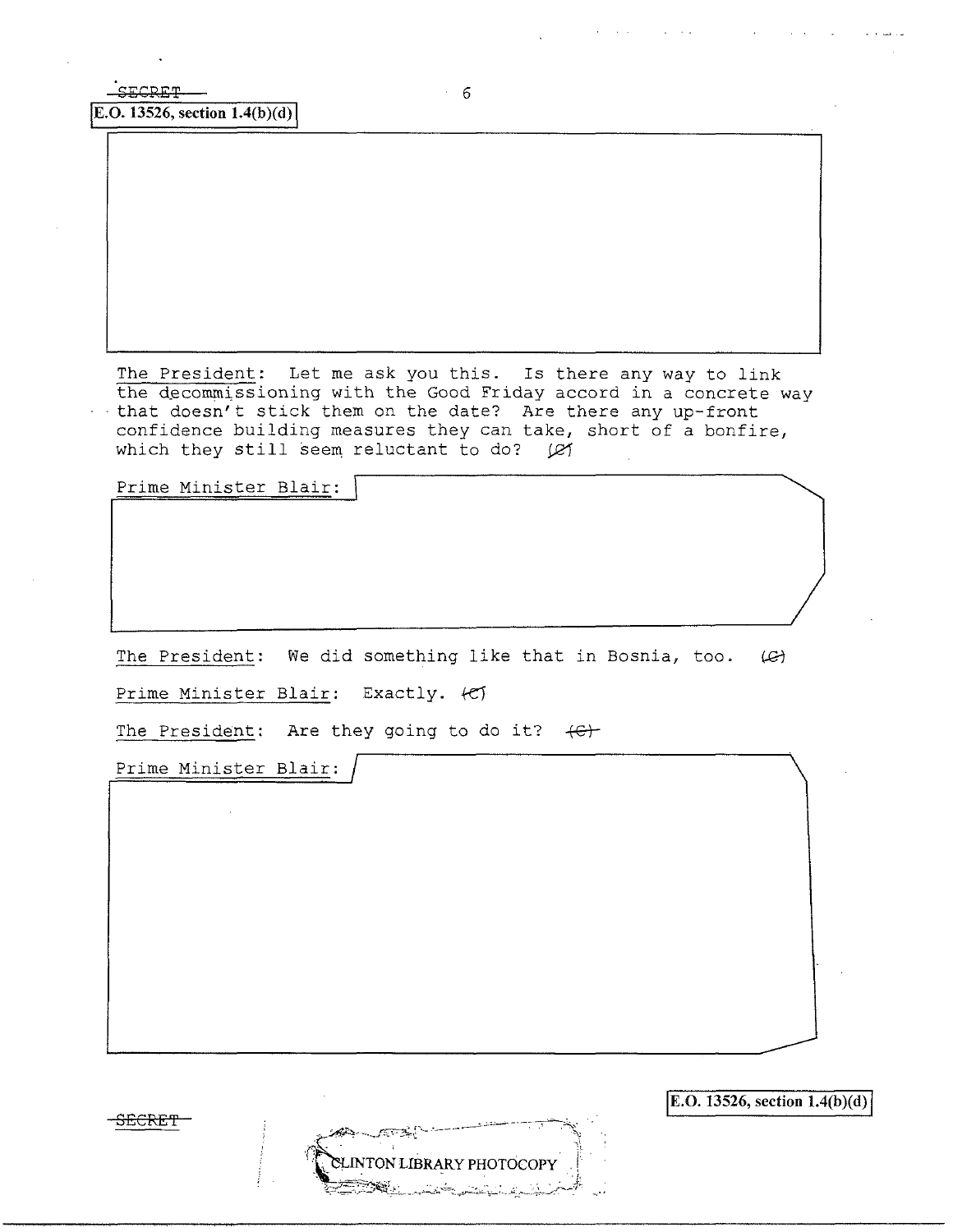**aEGRET** 7

The President: Well, I'm ready to do it. Do you think that Gerry and Martin realize that after this last vote, Trimble can't  $\frac{\text{survive if they}}{\text{E.0.13526, section 1.4(b)(d))}}$ 

| $\cup$ . 19940, stelion 1.4(9/(9) |  |
|-----------------------------------|--|
| Prime Minister Blair:             |  |

The President: Absolutely. Not only that, I just can't conceive how anybody thinks this thing could go forward without the - unionists. Gerry Adams told me in private he thought there was no way forward without Trimble. They've got to know.  $\cancel{(}e\cancel{)}$ 

Prime Minister Blair:

The President: It's inconceivable. The whole premise of the Good Friday Accord was consent. It's a fraud if you get rid of them. *)zJ* 

Prime Minister Blair:/

The President: What are they going to give back? *Je'f* 

∠ದ್ದಾರೆ.

INTON LIBRARY PHOTOCOPY

Prime Minister Blair:

**3ECRE'I'** 

The President: Really? (21 **IE.O. 13526, section 1.4(b)(d)**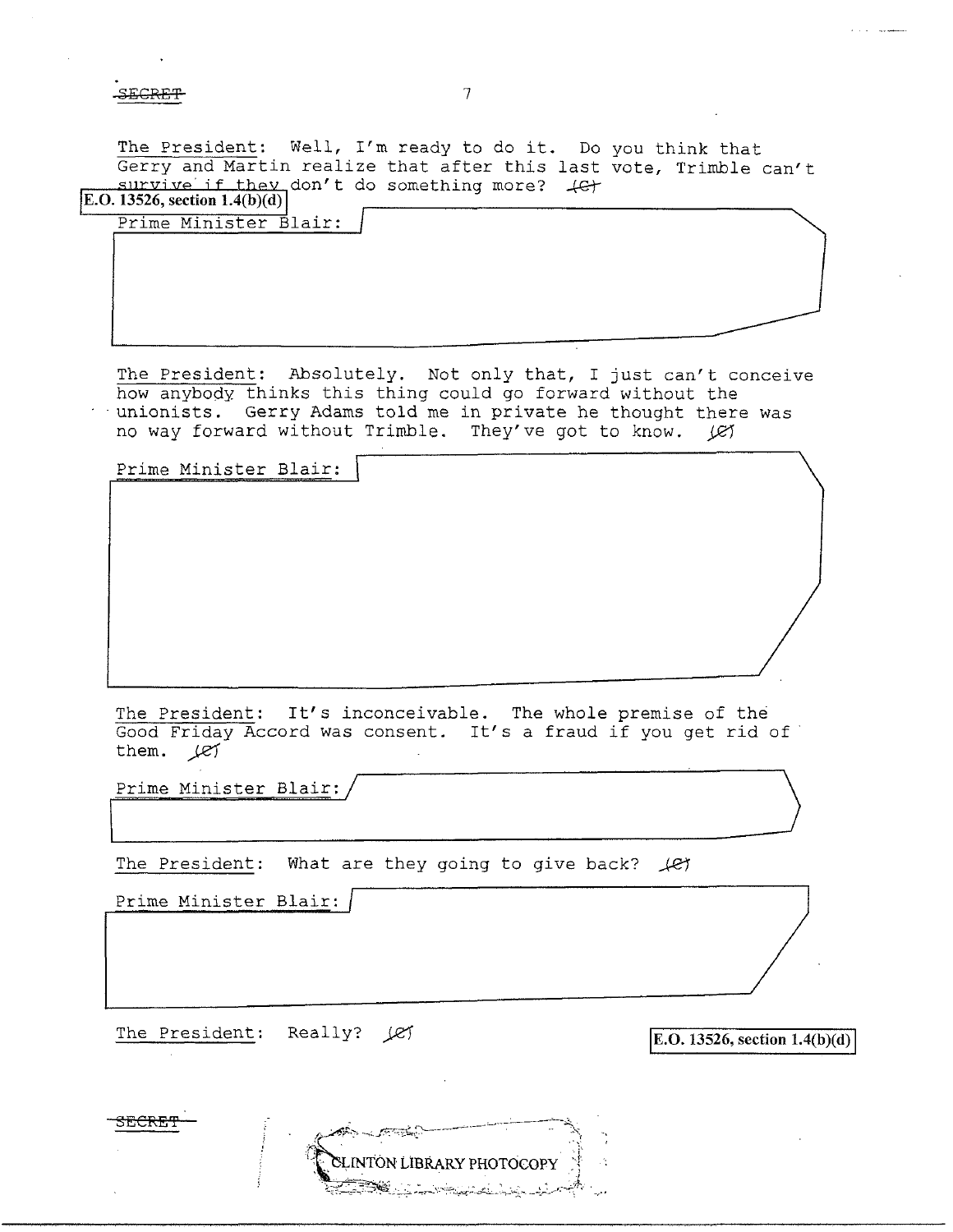.<br>SECRET

8

ILT-h-e~P-r-e-si-·d\_e\_n\_t\_=\_/~~~~~~~~~~~~~~~~~~~~~

 $E.$ O. 13526, section 1.4(b)(d)

Prime Minister Blair:

The President:

Prime Minister Blair:  $\Box$ 

The President: You can't make that dog hunt. *IC1* 

Prime Minister Blair: It isn't realistic.  $\left\langle \mathsf{C} \right\rangle$ -

The President: I think you're onto some good ideas. We'll keep talking to them. We have our channels open and when you want me to do something, I will.

'---,-~~~~~-,-~~---,~~,.----,~-,-~~--::-~::----:~--:~~.,..-,.-----' /the same thing may be happening in Northern Ireland. It might not happen again, there is so much prosperity, but it's one hell of a gamble to take over basically, what are you going to do with a few arms? You're not asking them to give them all up right now and they can

always replace what they lose. They can always go back. It's so<br>bizarre.  $(\mathcal{L})$  $$ 

Prime Minister Blair: It is.  $\varnothing$ 

 $\mathscr{V}$ 

<?'-~.;.. -..,,\_:.:~'---

The President: I know you offered to meet with the IRA and they said no. My only other suggestion is whether you or someone on your behalf could open a channel of communication with others in Sinn Fein/IRA besides. In a way, at some point, it gets hard for the leadership to make a case, and I have the feeling that the rank and file read the newspapers and are sophisticated on one level but in the absence of personally engaging with someone who can explain what's going on out there, it's pretty tough. I know I have told you before, I think a lot of these guys can't imagine how their lives are going to be different if this thing works out. I don't know how to do it, and I don't know if I can help you, but that's the only suggestion I have. It's a pretty narrow funnel you're pouring all this in, and Gerry and Martin have a heavy load. Some may think, well, Martin is the Minister of Education and Martin has a nice life, what's in it for us? Maybe

-,.;,~,i'' ~--- -~ ---.-~----:~\,

~~\ --=:,---~,~~ - -:. \_\_ ~..:;-''·---·.::-.\_,-;'",:"'- .

LINTON LIBRARY PHOTOCOPY

 $\ddot{.}$ 

3ECRE'f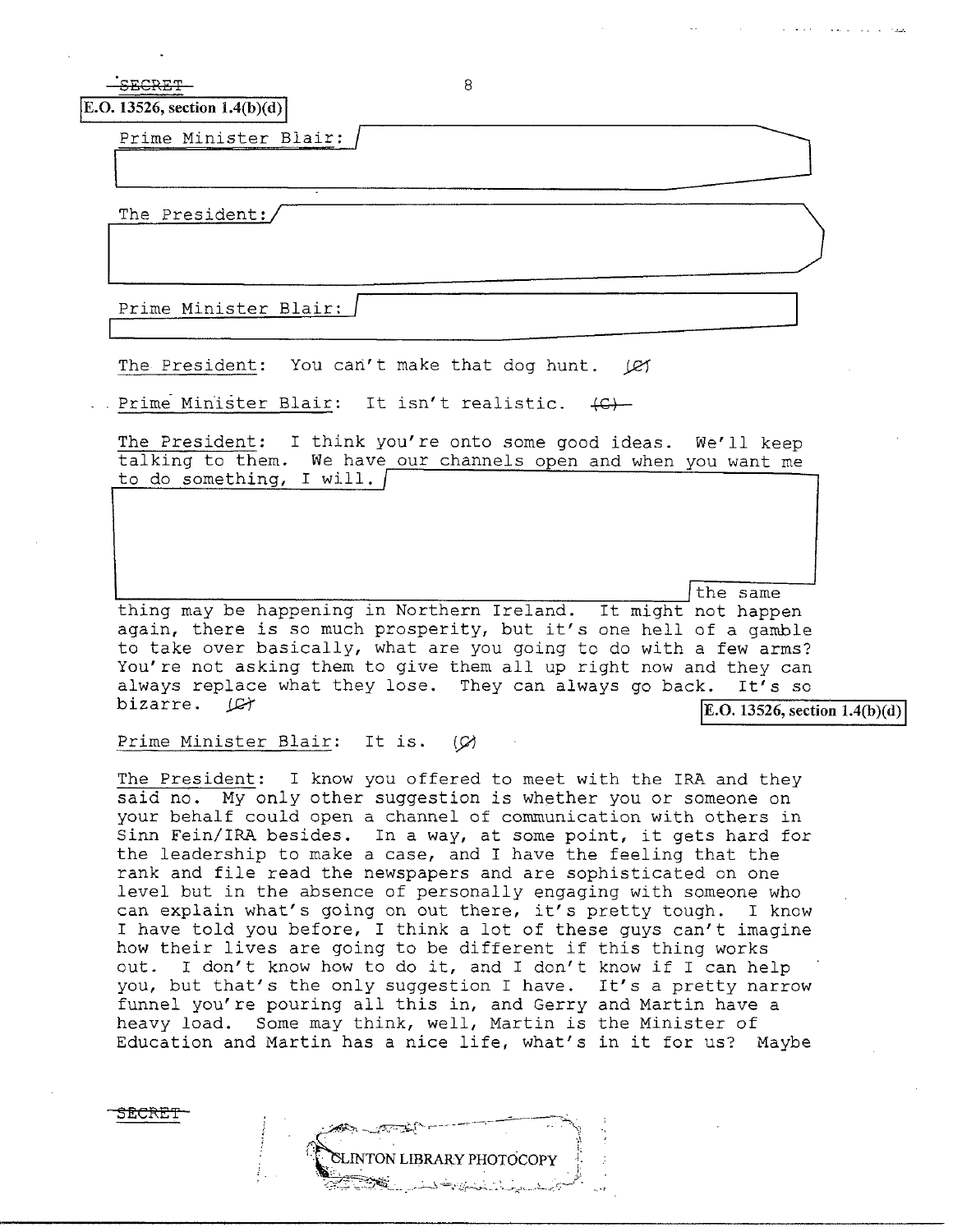## $SERCRFT$  9

 $|E.O. 13526$ , section  $1.4(b)(d)$ 

there's nothing to this, but I think you should keep thinking about this. *.+er* 

<u>ILING IIIIIIO COL DIGILI.</u>

 $\mathbf{T}$ The President: If I had your blessing, I'd be happy to do it. don't know if they would do it -- if they would talk to an abilit know if they would go it. If they would talk to all

sat $\mathbb{Z}_2$  and  $\mathbb{Z}_2$  referred to the contribution of  $\mathbb{Z}_2$ 

E.O. 13526, section  $1.4(d)$ 

I get the feeling there is a huge gap, you know.  $\sqrt{c}$ 

. Prime Minister Blair: /

The President: Give some thought to it. I'll have our people talk to your people about how to establish some sort of dialog through a British or American contact and talk these things through and give some thought to what this will be like -- what are they going to do with their lives, how will it be different? I may be overstating this, but it strikes me that if we just could get them to think about how their lives would be different if this worked out. I now believe Gerry and Martin want this to work. But, if they brought it to a vote and jammed the vote and caused half of them to bolt to some other faction -- we don't want that. It's worth some leakage, but not much. It's easy for me to say this, because I don't have to deal with the aftermath of the bombs, but you would be right back in the soup. *-ter* 

**SLINTON LIBRARY PHOTOCOPY** 

BS .

Prime Minister Blair:

The President: Yes.  $\cancel{\varnothing}$ 

Prime Minister Blair:

ECRET:

 $\mathbf{E}.\mathbf{O}.\mathbf{13526}$ , section  $\mathbf{1.4(b)(d)}$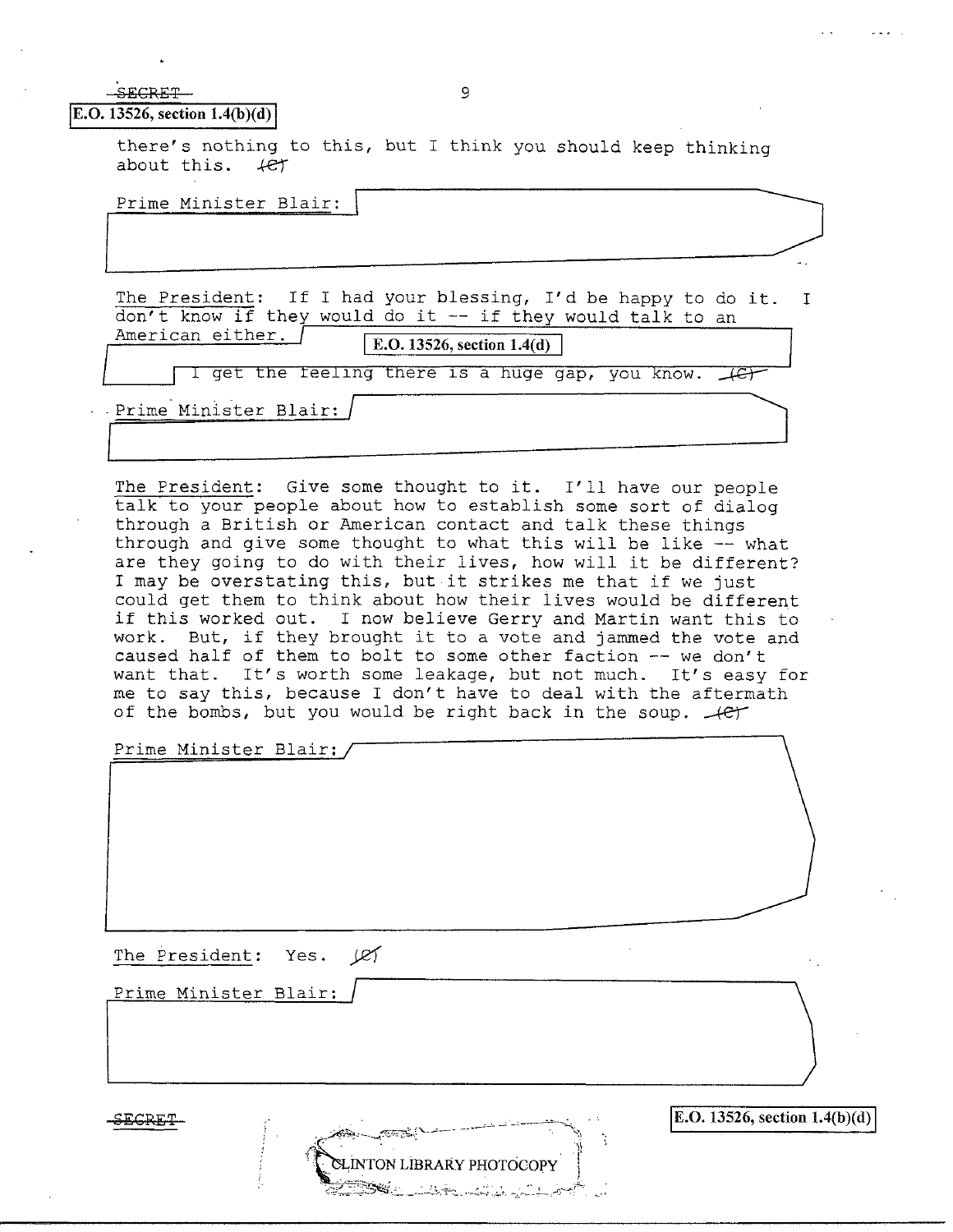The President: You know how badly I want this to work. I really think it's important. You have a good economy and good social reform. And, if you could get a breakthrough here, I think you would secure your place and your party's place for a long time to come. You could help New Labor in ways we can't even evaluate. I just want to do whatever I can for you before I have to leave here.  $\angle$  427 here.

Prime Minister Blair: When are we going to see you?  $(\varnothing)$ 

The President: I'll see you for sure in Berlin. I'd like to come to the UK and to Ireland before I go, but I want to be flexible on timing. I want to come see you when I can do the most good.  $\mathscr{L}$ 

Prime Minister Blair:/

The President: I've got a lot of things to talk to you about. The main thing I don't want to do is something harmful to the peace process, and it's not too good for me to look like I'm taking a sentimental journey. I want to come and do something .  $A$ 

Prime Minister Blair:/

SECRET

**JE.O. 13526, section 1.4(b)(d)** 

The President: God if you could do that, that'd be great. Let me know when you want us to weigh in the next couple of weeks.  $40/$ 

Prime Minister Blair: How is Hillary? (U)

The President: She's doing well. I think she's going to win! She is starting to sound like a real politician. She's always been a good speaker, but now she's got to where she can get up and give a real political speech and sound like a politician. I'm beginning to sound like a meandering old man. (U)

Prime Minister Blair: Not quite. And Al? He's doing pretty well, too?  $\sqrt{c+1}$ 

The President: God, yes. He's doing much better. I expect him to win. We have a big problem here. The cultural aversion of white, married, Protestants to voting Democratic is a real

| CLINTON LIBRARY PHOTOCOPY                                        |  |
|------------------------------------------------------------------|--|
| سورية البريشي بشبيه الاستنباط بالشرائح البريدية والبريدة والبريد |  |